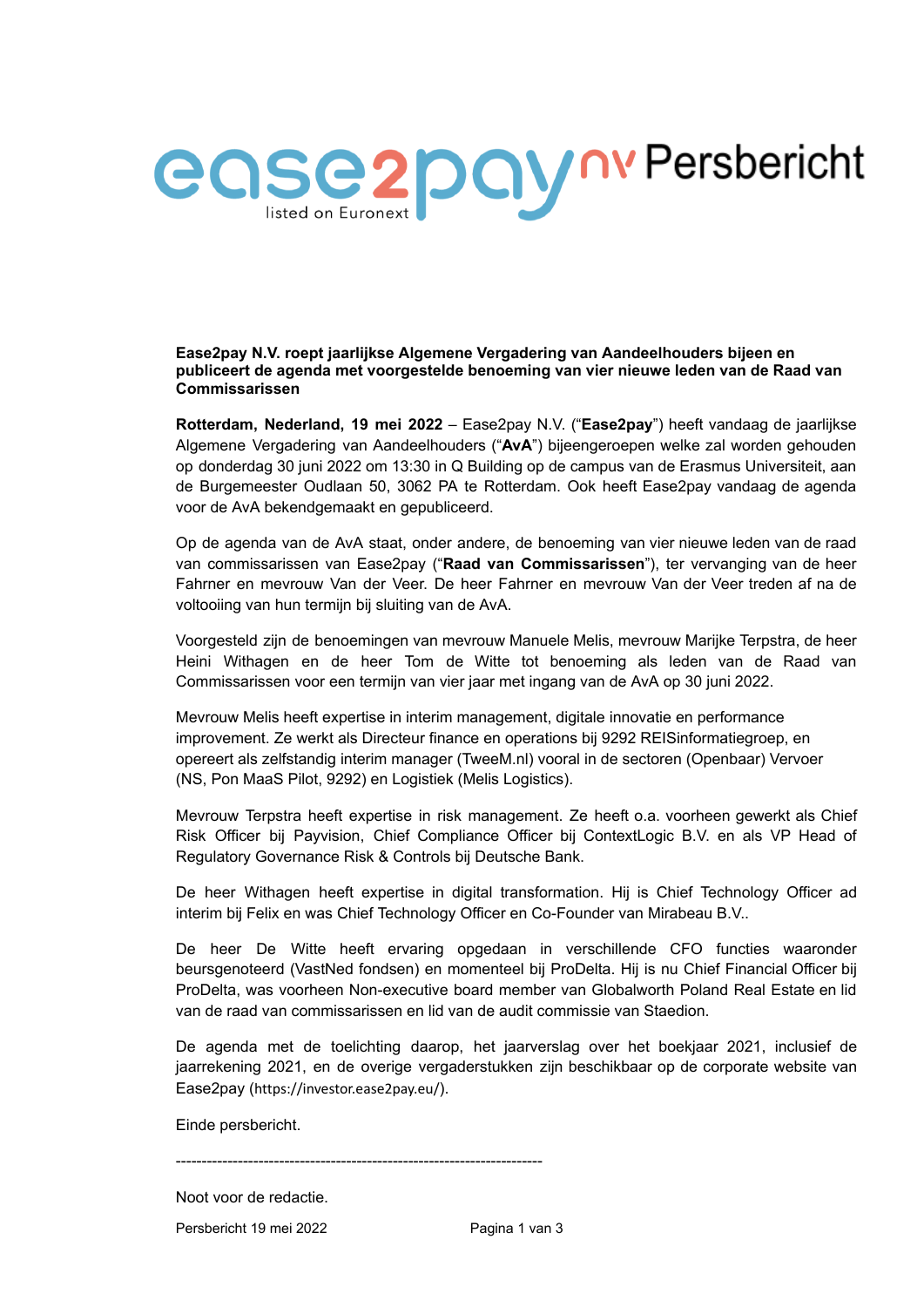# **Over Ease2pay N.V.**

Ease2pay biedt een intelligent activatie- en betaalplatform. Wij stellen beheerders van tankstations, laadpalen, parkeergarages, camperterreinen, jachthavens, binnenvaarthavens en truck parkings in staat om er een self-service locatie van te maken, waarmee de energietransitie voor hun klanten eenvoudiger wordt. Book – Park – Charge & Pay: alles direct en eenvoudig beschikbaar in één app.

**-----------------------------------------------------------------------**

Rotterdam, Nederland, 19 mei 2022

## **Ease2pay Contact**

Jan Borghuis: +31 (0)10 3074619 Email: corporate@Ease2pay.nl Corporate website: https://investor.ease2pay.eu/

This press release is released by the Company and contains inside information for the purposes of Article 7 of the Market Abuse Regulation (EU) 596/2014 (**"MAR"**), encompassing information relating to the private placement, and is disclosed in accordance with the Company's obligations under Article 17 of MAR.

For the purposes of MAR and Article 2 of Commission Implementing Regulation (EU) 2016/1055, this press release is being made on behalf of the Company by Jan Borghuis, member of the management board of the Company.

### **Forward Looking Statements**

*Certain statements, beliefs and opinions in this press release are forward-looking, which reflect Ease2pay's or, as appropriate, Ease2pay's officers' current expectations and projections about future events. By their nature, forward-looking statements involve a number of known and unknown risks, uncertainties and assumptions that could cause actual results, performance, achievements or events to differ materially from those expressed, anticipated or implied by the forward-looking statements. These risks, uncertainties and assumptions could adversely affect the outcome and financial effects of the plans and events described herein. A multitude of factors including, but not limited to, changes in demand, regulation, competition and technology, can cause actual events, performance, achievements or results to differ significantly from any anticipated or implied development. Forward-looking statements contained in this press release regarding past trends or activities should not be taken as a representation that such trends or activities will continue in the future. As a result, Ease2pay expressly disclaims any obligation or undertaking to release any update or revisions to any forward-looking statements in this press release as a result of any change in expectations or projections, or any change in events, conditions, assumptions or circumstances on which these forward-looking statements are based. Ease2pay or any of its officers or employees cannot guarantee that the assumptions underlying such forward-looking statements are free from errors and do not accept any responsibility for the future accuracy of the forward-looking statements contained in this press release or the actual occurrence of the anticipated or implied developments. You should not place undue reliance on forward looking statements, which speak only as of the date of this press release.*

### **Important Notices**

This press release is for information purposes only and shall not constitute an offer to buy, sell, issue, or subscribe for, or the solicitation of an offer to buy, sell, issue, or subscribe for any securities, nor shall there be any offer, solicitation or sale of securities in any jurisdiction in which such offer, solicitation or sale would be unauthorised or unlawful prior to registration or qualification under the securities laws of any such jurisdiction. Any failure to comply with these restrictions may constitute a violation of the securities law of any such jurisdiction.

The new shares issued, or to be issued, in connection with the Private Placement have not been and will not be registered under the U.S. Securities Act 1933, as amended (the **"U.S. Securities** Act") or with any securities regulatory authority of any state or other jurisdiction of the United States and may not be offered, sold, delivered or transferred, directly or indirectly, in or into the United States except pursuant to an exemption from, or in a transaction not subject to, the registration requirements of the U.S. Securities Act and in compliance with any applicable securities laws of any state or other jurisdiction of the United States. This press release does not constitute an offer of securities in the United States, securities may not be offered or sold in the United States absent registration or an exemption from registration under the U.S. Securities Act.